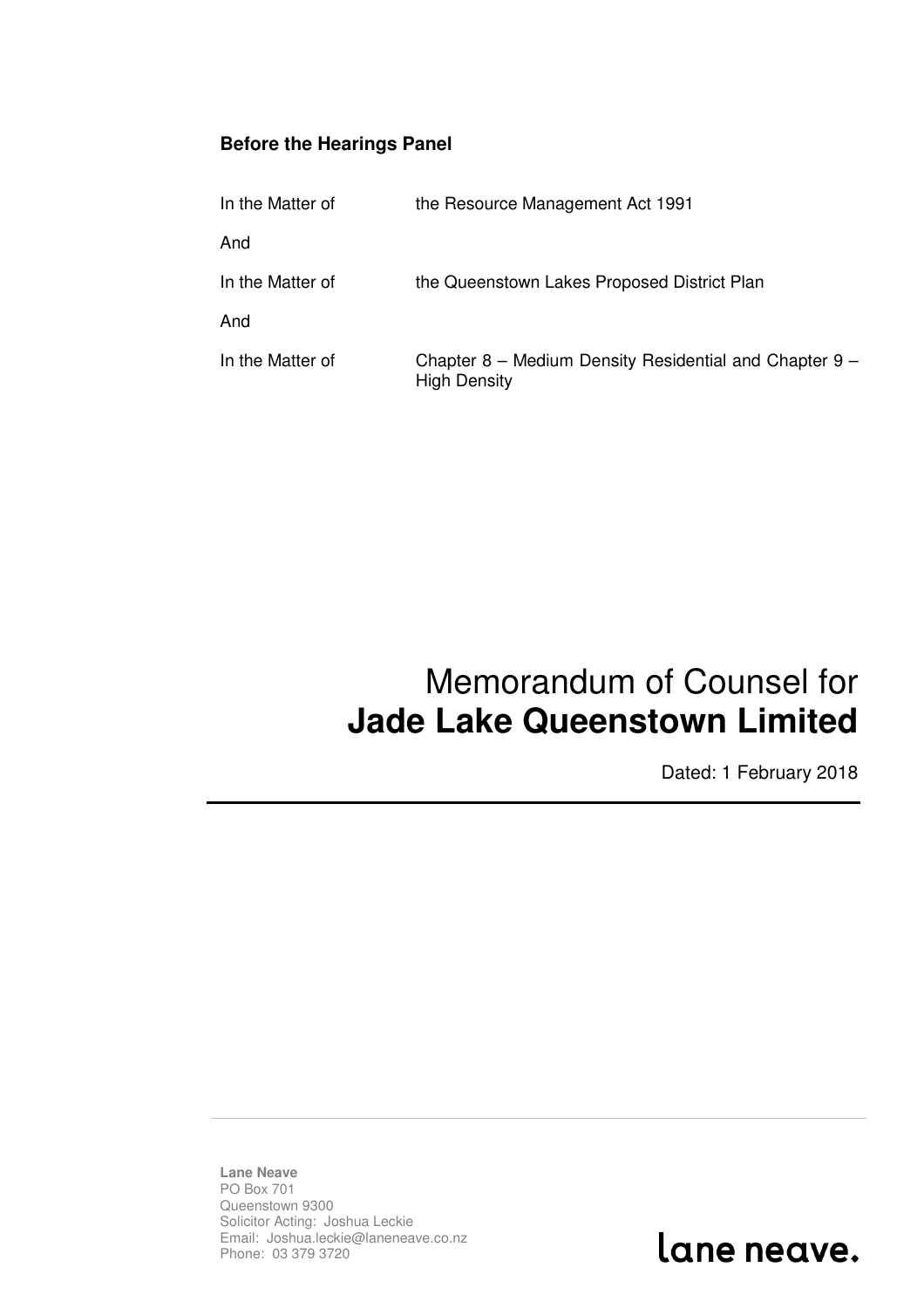## **May it please the Panel:**

- 1. We act for Jade Lake Queenstown Limited (**JLQL**). This Memorandum of Counsel is in respect of the Queenstown Lakes Proposed District Plan (**Proposed Plan**), and in particular, Chapter 8 – Medium Density Residential and Chapter 9 – High Density.
- 2. JLQL is the owner of land located at 102-108 Wynward Crescent, Fernhill, Queenstown (legally described as Lot 1 DP 21182) (**Site**). JLQL recently purchased the Site from Hurtell Property Limited, Landeena Holdings Limited and Shellmint Proprietary Limited (**Hurtell & Others**).
- 3. Hurtell & Others lodged a submission (submission #97) in respect of the Site and its zoning under the Proposed Plan. JLQL wish to become the successor that that submission and continue to pursue the full relief as set out in that submission.
- 4. Section 2A of the Resource Management Act 1991 (**RMA**) provides that:

"In this Act, unless the context otherwise required, any reference to a person, however described or referred to (including application and consent holder), includes the succession of that person."

5. The High Court has held that:

"The section is wide enough to include successors to a person who has earlier lodged a submission. Accordingly, a successor to a submitter can pursue a submission and any rights of appeal to the Environment Court that flow from it."<sup>1</sup>

- 6. Therefore, in accordance with section 2A of the RMA, Counsel requests that JLQL is substituted for Hurtell & Others (submission #97).
- 7. The address for service for JLQL is now:

Attn: Joshua Leckie Lane Neave PO Box 701 Queenstown 9300

Email: joshua.leckie@laneneave.co.nz

 $\overline{a}$ 

<sup>&</sup>lt;sup>1</sup> Kaitaiki Tarawera Inc v Rotorua District Council [1997] NZRMA 372, (1997) 10 PRNZ 698 at page 8